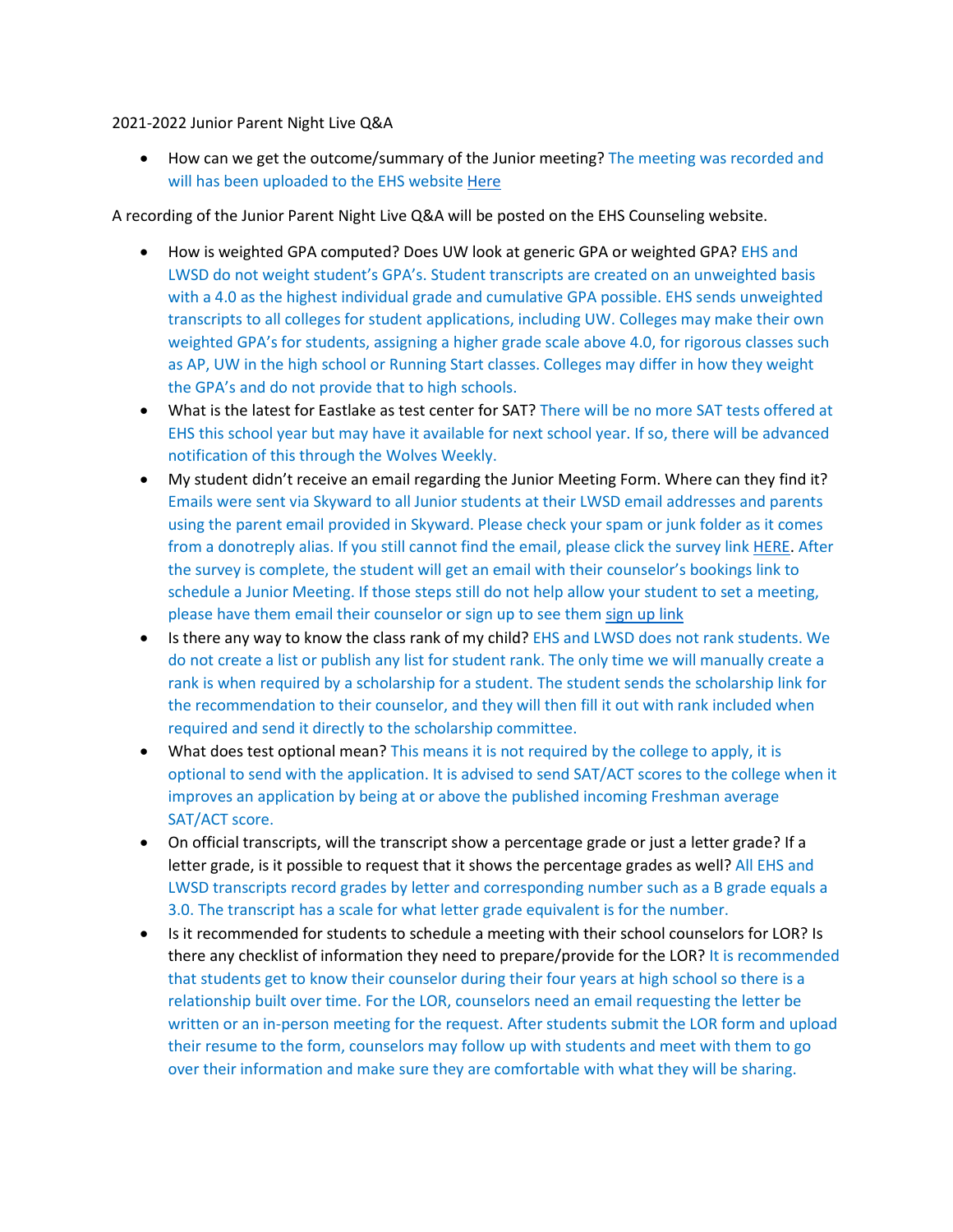- Can you share insights about importance of work experience on a college application? Work history while in high school is very beneficial and a positive. It shows organization, drive and determination to hold a job while managing school. If the job has aspects of responsibility and work in an area that the student is passionate about or developed skills in, that can be highlighted in the LOR. If the job, internship or volunteer experience is in a field of intended major in college or career focus, that also can be accentuated within the letter.
- How do colleges know whether the course work taken is rigorous or not? What information do they have from school? And how do they compare students from 2 different schools that have different courses? Transcripts have course codes that indicate whether they are honors, UW in the high school or college credit classes. These are applied to AP, Honors, UW in the high school and Running Start college courses. Those are designated as rigorous courses to colleges. If a student has taken 5 or more of these classes, counselors rate them as having taken the most rigorous course material in high school on the Common Application. Colleges will be able to tell rigor by the course codes and by subject course codes as well so even if they are different in title, they can tell by the codes.
- Will taking SAT in OCT be late to get the scores before applying for college? Scoring for the SAT or ACT takes 2-3 weeks and applications for college can begin as early as October 15<sup>th</sup>. In order to have time for the score report to be completed, it is advised to take the tests prior to October.
- Are there any other sources of information in regards of vocational schools? We did look at the information on the school website, but wonder if there are other suggestions? There is information in the Post High School Guidebook [Guidebook link](https://ehs.lwsd.org/counseling/new-page) and on the College and Career Teams.
- How soon should my child ask a teacher to write a LOR? Before the end of the school year, beginning in May until the last day of school. Once a teacher has agreed to write the letter for the student, they should follow up in September or October and let them know their application due dates and request it be completed 2 weeks prior to the earliest date.
- By when would counselors like to have all the details about the student's extra curriculars, jobs, clubs, etc? Counselors need 2 weeks prior to the earliest application deadline to complete the Letter of Recommendation (LOR). The LOR request form should be completed in October for October or November due dates and all details for extracurricular activities, including work and volunteer hours, are uploaded in a resume form at that time.
- If your SAT score from your  $2^{nd}$  try is lower than the  $1^{st}$  try, can you not send in your lower score? Yes, students can take SAT tests multiple times if desired and can choose which of the tests to share with colleges.
- Are results of AP tests shared with schools? Students control if AP scores are shared to colleges and they can send some, all or none.
- If my child takes a gap year, should he do the applications to college as well as get the LOR during the fall? It is easier to get the application completed and LOR's completed in senior year while at EHS and then when accepted to the college, request a gap year. That way, the student is guaranteed admission the next school year and doesn't need to submit anything else. It is possible to do the year after graduating, however, there will have been a year away from school and the student may have to come in to EHS to meet with teachers and/or their counselor to complete the process.